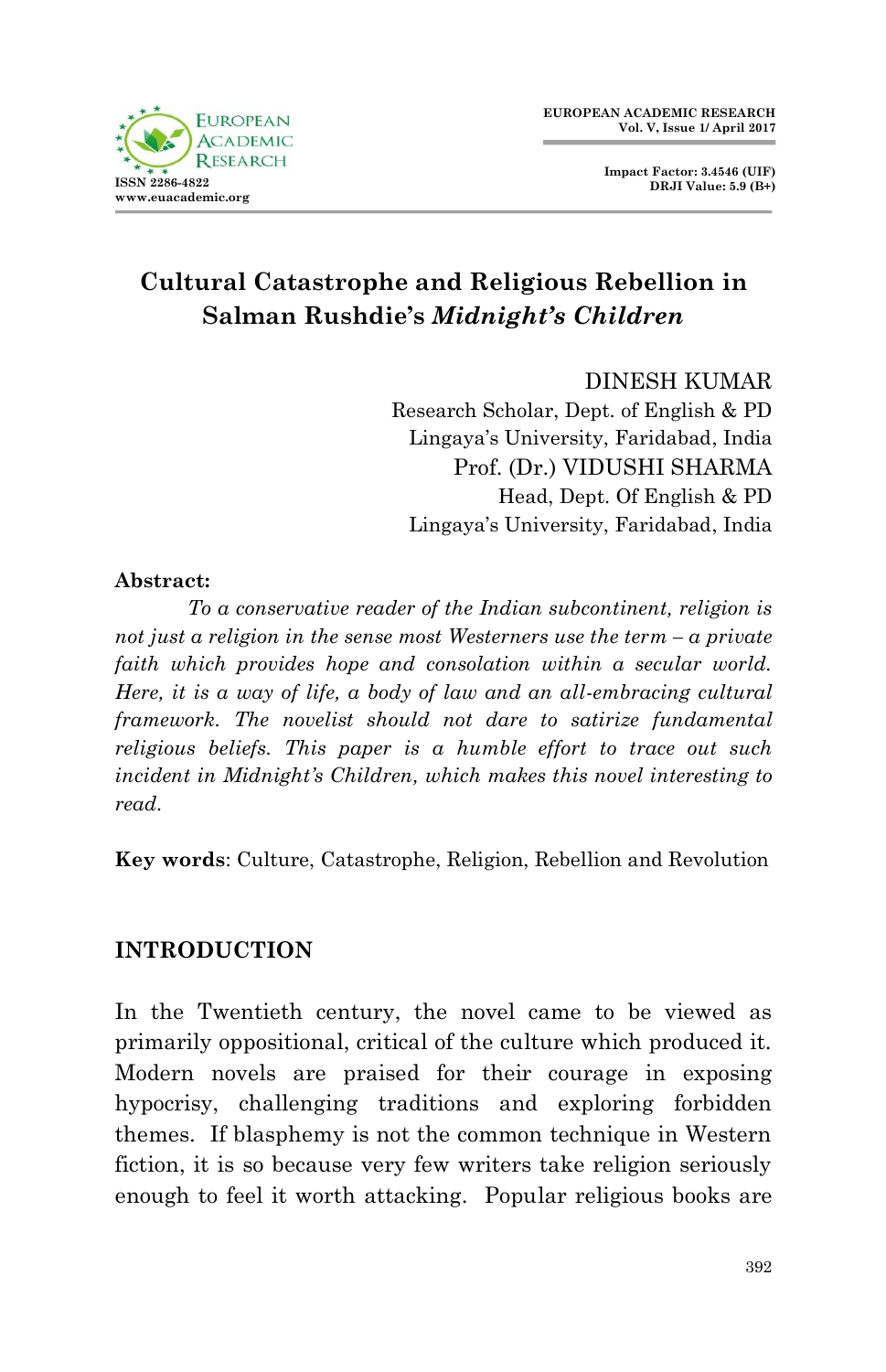generally excluded from the New York Times best seller list as unworthy of notice, no matter how well they sell.

Salman Rushdie (b. June19, 1947) who came from a liberal westernized family, was never an adherent of that type of Islam which believes that apostasy is a capital offence. Rushdie in his essay *In God we Trust*, States "My relationship with formal religious belief has been somewhat checkered. I was brought up in an Indian Muslim household, but while both my parents were believers, neither was insistent or doctrinaire."1

Almost all of Rushdie"s works contain controversial themes; Rushdie"s *Midnight's Children* starts with a bang. He relates the birth of Saleem to the mythical legend of birth of Ganesha, the Lord, from God Shiva and Goddess Parvati. Rushdie makes this boy having miraculous and magical powers of entering into the minds of others. But the outcome of his magical powers has no moral suggestion. Again Rushdie comments about Aziz"s nose and compares it with Lord Ganesha's. On hitting the ground three drops of blood fell from his noses which were turned into rubies. Then Rushdie points out, "Doctor Aziz"s nose-comparable only to the trunk of the elephant-headed God Ganesh..."**<sup>2</sup>** Rushdie in his passion distorts the very spirit of Hindu religion. Otherwise, this parody of Lord Ganesh would not have been there.

Rushdie presents his narrative in a way which appeals to the western world and sensibility. The three women figures named after the three goddesses, namely, Padma, Parvati and Durga have been presented with disrespect. Padma is repeatedly presented as, "that she had been named after the lotus goddess...the one who possesses Dung." **<sup>3</sup>** The fact is that the Hindus worship the Goddess *Saraswati* as the provider or

<sup>1</sup> <sup>1</sup> Rushdie, Salman. *In God We Trust, Imaginary Homelands: Essays And Criticism*, London: Granta Books, 1981-1991,pp. 376-377

<sup>2</sup> Rushdie, Salman. Midnight"s *Children.* London: Picador, 1981,p.9 <sup>3</sup> Ibid.p.21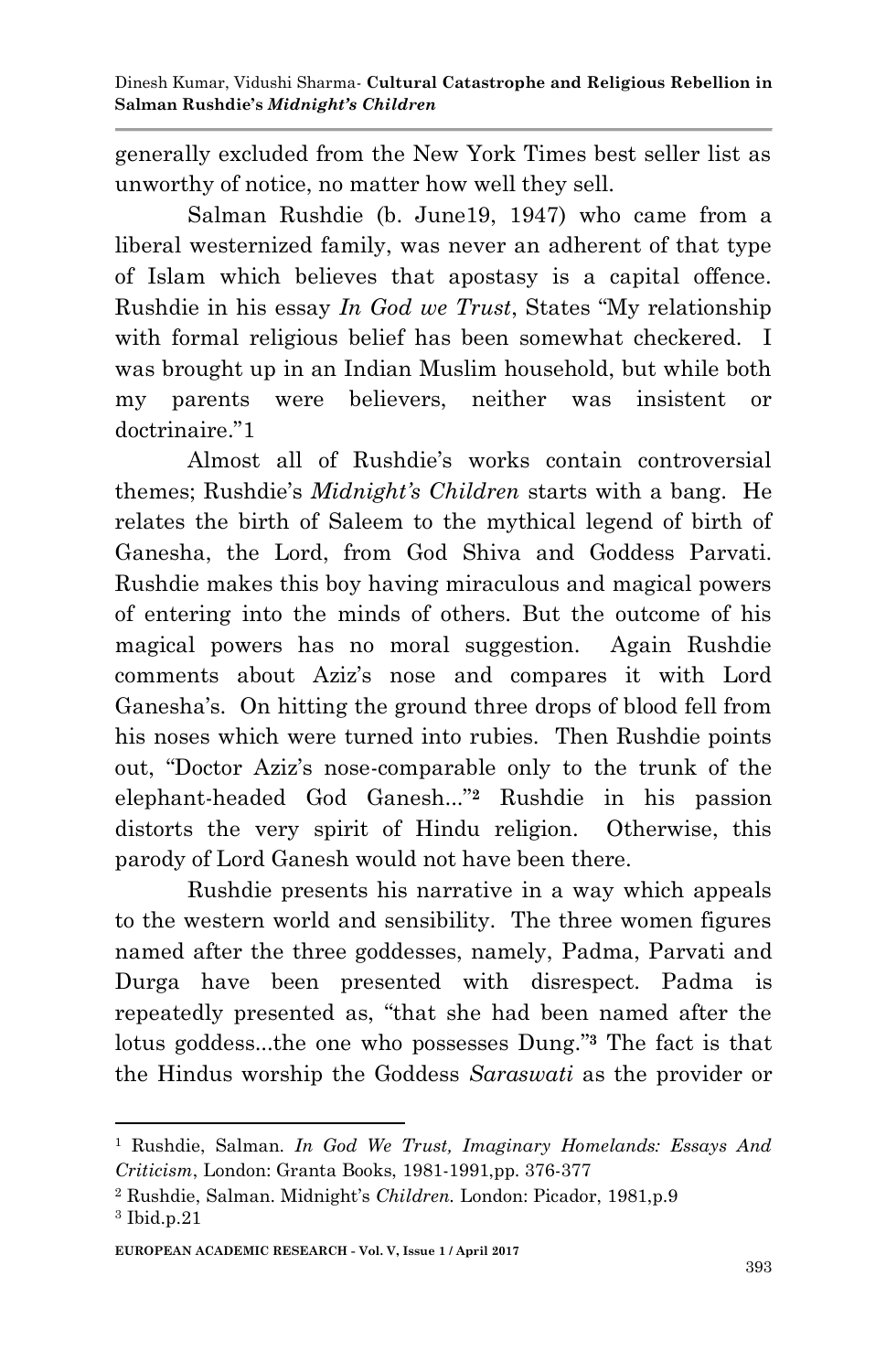owner of wisdom and not as the possessor of dung. Again, Padma is presented as an immoral and sexually perverted lady. Parvati is always referred to as 'Parvati-the witch.' She is also shown to be abnormal and involved in unwanted relationship with Major Shiva of Indian Army. This Major Shiva was becoming a notorious seducer: a "ladies-man"**4**. She elopes with Shiva while Saleem is busy in politics:

> Parvati-the witch turned those simple Army quarters into a palace, a Kailasha fit for Shiva-the-God; and Major Shiva, …Parvati kneeling at his feet, fully aware of his views on the subject, told him that she was going to have his child...the liaison of Shiva and Parvati now becomes a tempestuous business.**<sup>5</sup>**

Thus the murdering of Hindu religious myths goes on unabatedly in this novel. Lord Shiva and Parvati are the preserver of this universe and their holy union symbolizes the meeting of Purusha and Prakriti – the male and female creative forces. But the filthy terms that Rushdie has used for qualifying Parvati (the witch) and Shiva (the seducer) amply demonstrate his purpose.

Once again, Rushdie demonizes the sanctity of religious ideology when he states: "Once upon a time, there were Radha and Krishna, and Rama and Sita, and Laila and Majnu...and all lovers are in a sense the avatars of their predecessors."**<sup>6</sup>**

The writer without going into the details of "Radha-Krishna' and Rama-Sita', who are worshipped throughout the subcontinent, tries to equate them with 'Laila-Majnu' and "Romeo-Juliet". The point Rushdie failed to notice is that he equates the purely physical love of his fictional characters with the sublimated love of legends. Rushdie again in his parodic mode tries to tickle with Buddha. Saleem is nicknamed Buddha, by his colleagues in their military operation in

<sup>1</sup> <sup>4</sup> Ibid.p.487

<sup>5</sup> Ibid p.492

<sup>6</sup> Ibid p.311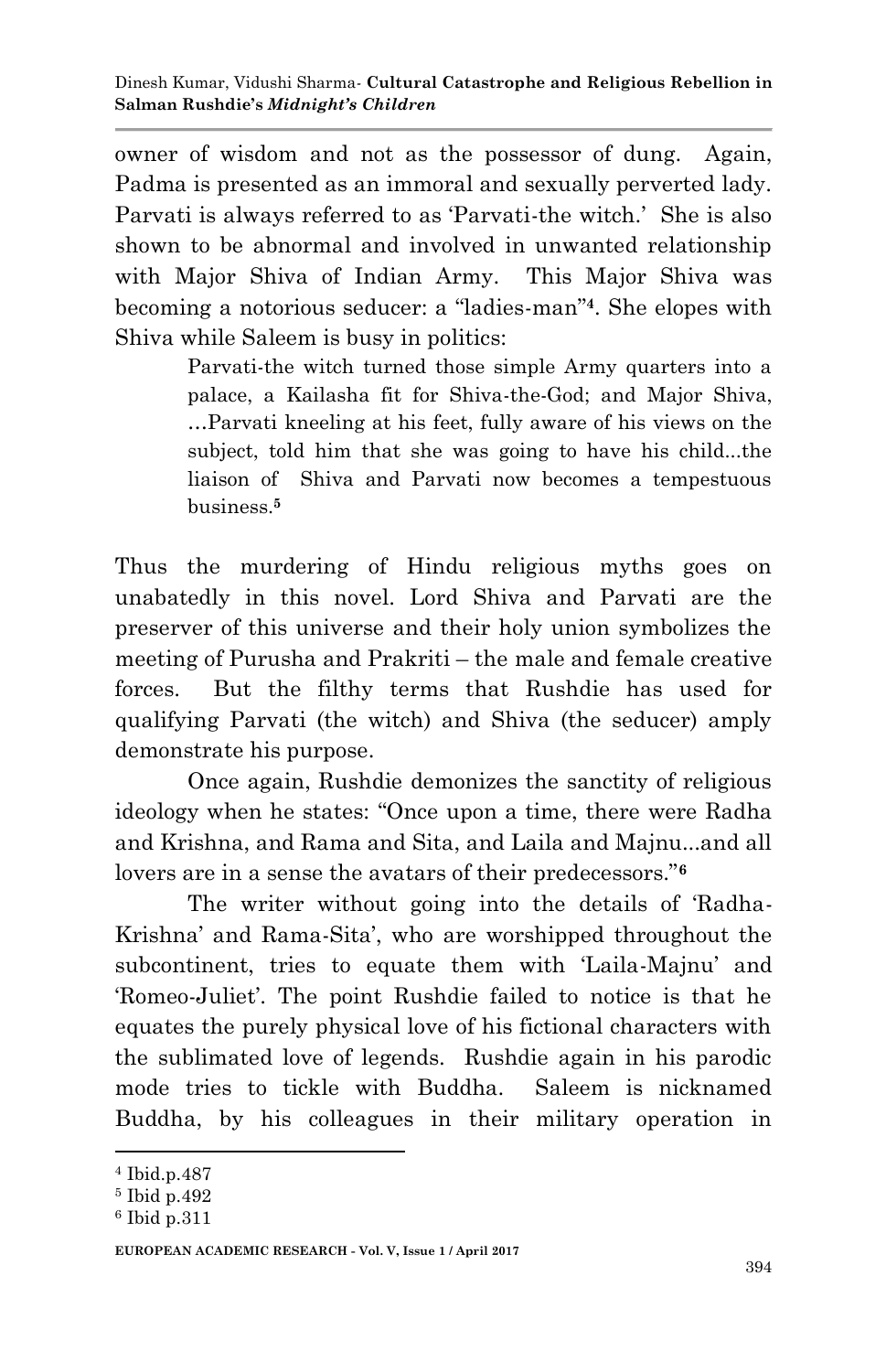Dinesh Kumar, Vidushi Sharma*-* **Cultural Catastrophe and Religious Rebellion in Salman Rushdie's** *Midnight's Children*

Bangladesh forests. But the way he is nick named is totally devastating: "...they give him the nickname of Buddha, "old man"."**<sup>7</sup>**

Further, the author cites numerous references from *The Holy Quran*, but only as mere incidents: To quote a few: "The sheet, incidentally, is stained too, with three drops of old, faded redness. As the Quran tells us: "Recite, in the name of the Lord thy creator, who created man from clots of blood."**<sup>8</sup>** The purpose of these references remains unsolved. Here, the author refers to that "perforated sheet" through which Dr. Aziz examines and glares the voluptuous body of Naseem. But Rushdie refers to the "three drops of blood during sexual intercourse on that sheet." In other examples, the writer quotes *The Quran* in his own daily life and tries to equate the act of characters, namely, Saleem and reverend mother, with those in *The Quran*.

Further, there is a digressional obsession of the Indian imagination when the writer through Saleem quotes from *The Ramayana* and *The Mahabharta*. Ravana, is quoted as a gangster. "Ahmed Sinai waits for Ravana".**<sup>9</sup>** Even the Lord Hanuman is not spared. While discussing monkeys at the old Fort, Saleem at once points out,

> "...I shall call him Hanuman, after the monkey god who help prince Rama defeat the original Ravana, Hanuman of the flying chariots...rubbing his rear on the stones...Hanuman races to the alcove here, on the topmost landing, in which the three men have left three soft grey alien things..."<sup>10</sup>

The writer could have easily got on with referring to a monkey doing funny things. But his insistence on Hanuman only challenges the cultural and social bondage. The writer quotes again, "when Valmiki, the author of *the Ramayana*, dictated his masterpiece to elephant-headed Ganesh, did the God walk out

1

<sup>7</sup> Ibid .p.418

<sup>8</sup> Ibid. p.4

<sup>9</sup> Ibid.p.93

<sup>10</sup> Ibid. p.96

**EUROPEAN ACADEMIC RESEARCH - Vol. V, Issue 1 / April 2017**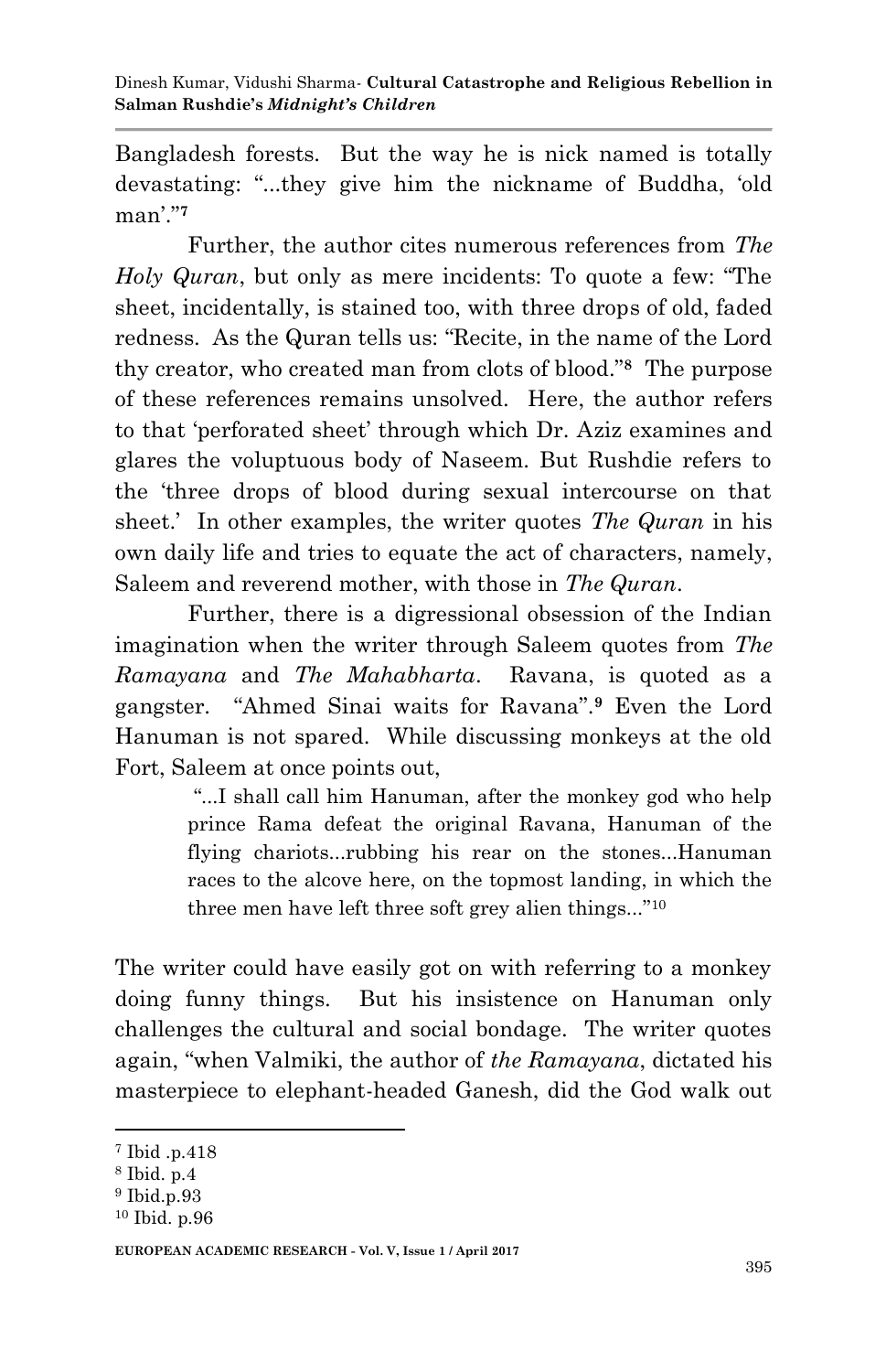on him half way."**<sup>11</sup>** This imaginative flair for fiction-writing flares the temper of the reader as he finds it difficult to admit such irrelevant details.

This obscene description smacks of sinister politics. The concept of paradise is mocked at with a tangy and chilly taste. Rushdie falters while describing the life in The Holy City, Amritsar. Amritsar is Mecca for nearly every Sikh. Rushdie does not spare even this city and looks for dung here too. It is not the great and wonderful structure of Golden Temple that pleases him but the filth and excreta that he sees. He says, "Amritsar dung was fresh and worse redundant. Nor was it all bovine. It issued from the rumps of the horses between the shafts of the city's many tongas, ikkas and gharries, and mules and men and dogs attended nature's calls, mingling in a brotherhood of shit."**<sup>12</sup>**

This is the picture; he paints of Amritsar for the Western world. Was it necessary to present such description or is there any significance of these in understanding the text or is there any moral impulse present here? What is foregrounded here is a deliberate attempt to portray India as a bizarre, exotic entity on the world map.

Rushdie again forgets that Guru Nanak was a great saint and is holy to the Sikhs. Instead of showing his picture in the Gurudwara, he points out to Dr. Aziz who, in a fit of rage, throws away the belongings of his wife, "...in to a wastepaper basket made of tin with a painting of Guru Nanak on the side, and sets fire to them."**<sup>13</sup>**

One gets uncomfortable with Rushdie's complete disregard for the religious values. Further, there has to be a difference between a common man's world-view and that of a novelist like Rushdie. As a writer, Rushdie has greater religious

<sup>1</sup> <sup>11</sup> Ibid.p.197

<sup>12</sup> Ibid. p.32

<sup>13</sup> Ibid.p33

**EUROPEAN ACADEMIC RESEARCH - Vol. V, Issue 1 / April 2017**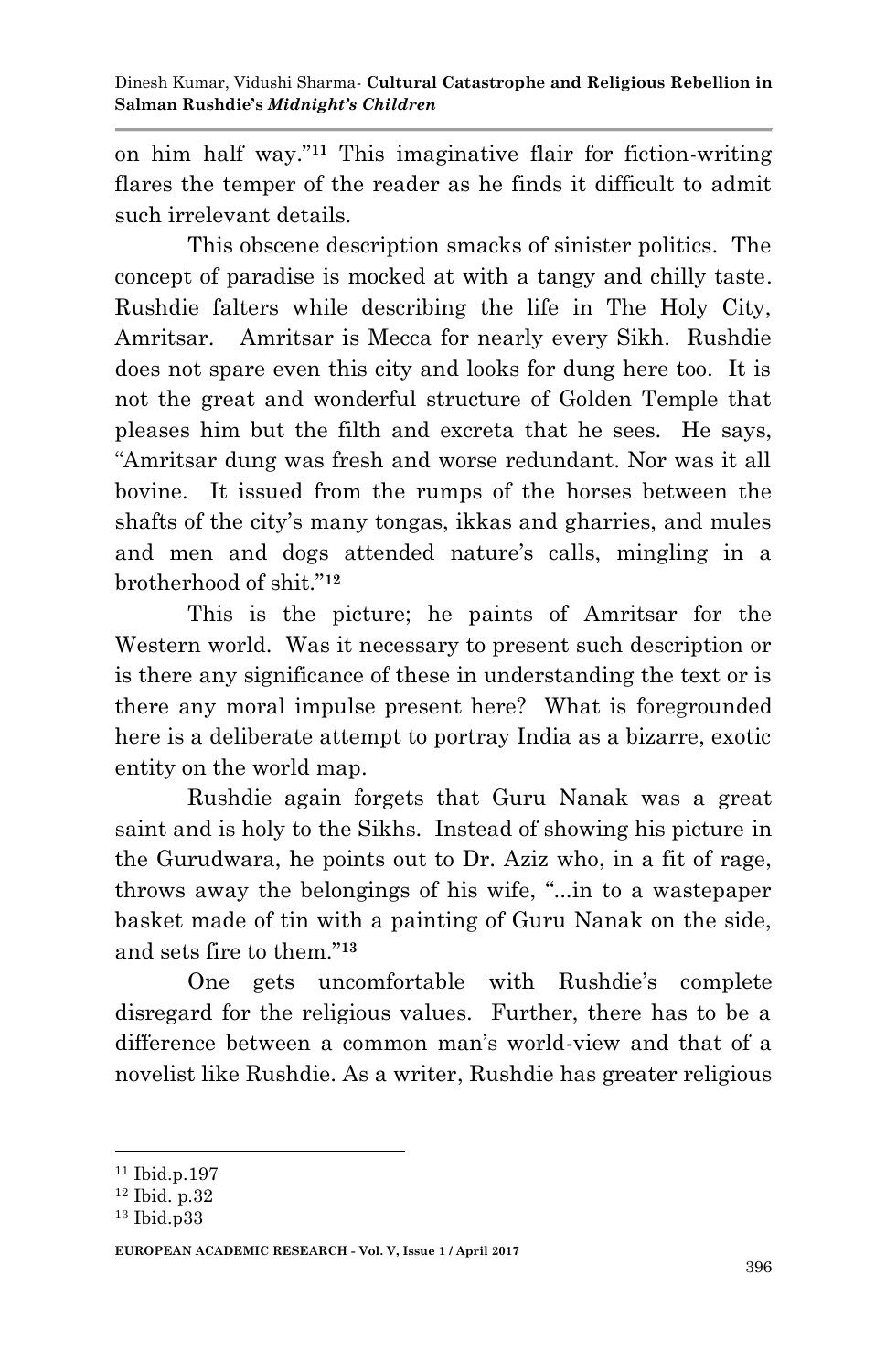responsibility. Further, Rushdie cites from the Quran, but only as mere incident:

> "On Mount Sinai, the prophet Musa or Moses heard disembodied commandments; On Mount Hira, the prophet Muhammad (also known as Mohammed, Mahomet, the Last But-One, and Mahound) spoke to the Archangel. (Gabriel or Jibreel, as you please)...but like Musa or Moses, like Muhammad, the Penultimate, I heard voices on a hill." **14**

The purpose of this reference remains unsolved. Here the writer negates the holy message of Prophet Muhammad. Again Rushdie mocks at the very essence of Muslim religious places when he describes the words of Maulana Dawood.

Rushdie"s defence of his fictional politics has its own aesthetic logic. To Rushdie, the writer is not a teacher or a reformer as he aptly says that he "cannot bear the idea of the writer as a secular prophet."**<sup>15</sup>** Literature, according to Rushdie, is an unfinished project that involves the interfacing between the self and the world. And because of this constant contest and conflict between the self and the world, art is created. Rushdie rightly comments:

> "Literature is an interim report from the consciousness of the artist, and so it can never be "finished" or "perfect, …We must not become what we oppose. The only privilege literature deserves and this privilege it requires in order to exist – is the privilege of being the arena of discourse, the place where the struggle of languages can be acted out." 16

## **CONCLUSION:**

As the author is privileged with a special liberty in the name of freedom of speech but he should have taken care of the religious

1

<sup>14</sup> Ibid.p192

<sup>15</sup>Rushdie, Salman. *Imaginary Homelands; Essays and Criticism 1981-1991.*  London: Granta, 1991,p.427

<sup>16</sup> Ibid.p.427